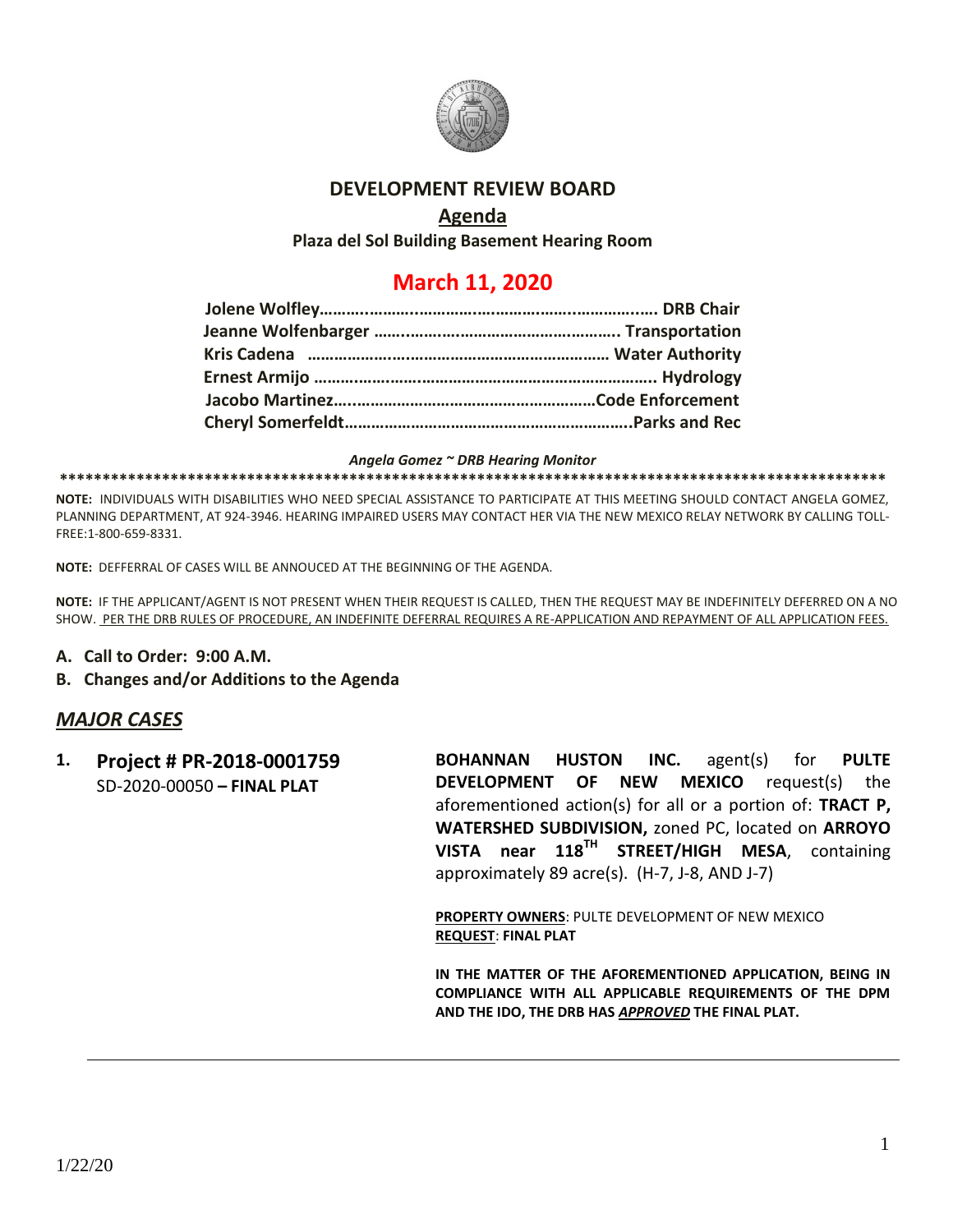| 2. | Project PR-2018-0001759<br>SD-2020-00049 - FINAL PLAT | BOHANNAN HUSTON INC.<br>agent(s) for <b>PULTE</b><br>DEVELOPMENT OF NEW MEXICO request(s) the<br>aforementioned action(s) for all or a portion of: TRACT P,<br>WATERSHED SUBDIVISION, zoned PC, located on ARROYO<br>VISTA near 118TH STREET/HIGH MESA, containing<br>approximately 89 acre(s). (H-7, J-8, AND J-7)<br><b>PROPERTY OWNERS: PULTE DEVELOPMENT OF NEW MEXICO</b><br><b>REQUEST: FINAL PLAT</b>                                                                                                                                    |
|----|-------------------------------------------------------|-------------------------------------------------------------------------------------------------------------------------------------------------------------------------------------------------------------------------------------------------------------------------------------------------------------------------------------------------------------------------------------------------------------------------------------------------------------------------------------------------------------------------------------------------|
|    |                                                       | IN THE MATTER OF THE AFOREMENTIONED APPLICATION, BEING IN<br>COMPLIANCE WITH ALL APPLICABLE REQUIREMENTS OF THE DPM<br>AND THE IDO, THE DRB HAS APPROVED THE FINAL PLAT. FINAL SIGN-<br>OFF IS DELEGATED TO: WATER AUTHORITY FOR EASEMENT<br><b>RESOLUTION AND TO PLANNING FOR FINAL SIGNATURE.</b>                                                                                                                                                                                                                                             |
| 3. | Project # PR-2018-001307<br>SI-2020-00046 - SITE PLAN | <b>CONSENSUS PLANNING INC. agent(s) for HAGGAR GROUP</b><br>LLC request(s) the aforementioned action(s) for all or a<br>portion of: TR 1-B PLAT OF TRACTS 1-A & 1-B P & J<br>SUBDIVISION LOT 1B, BLOCK 0000, SUBDIVISION P & J,<br>zoned NR-LM, located on SAN ANTONIO DRIVE between<br>SAN PEDRO RD and LOUISIANA BLVD, containing<br>approximately 3.0897 acre(s). (E-18)<br>PROPERTY OWNERS: HAGGAR GROUP LLC<br>REQUEST: SITE PLAN APPROVAL FOR RV PARKING LOT WITHIN SAN<br>ANTONIO LANDFILL AND PROPOSED MEDIAN CUT ON SAN ANTONIO<br>DR. |
|    |                                                       | DEFERRED TO MARCH 25TH, 2020.                                                                                                                                                                                                                                                                                                                                                                                                                                                                                                                   |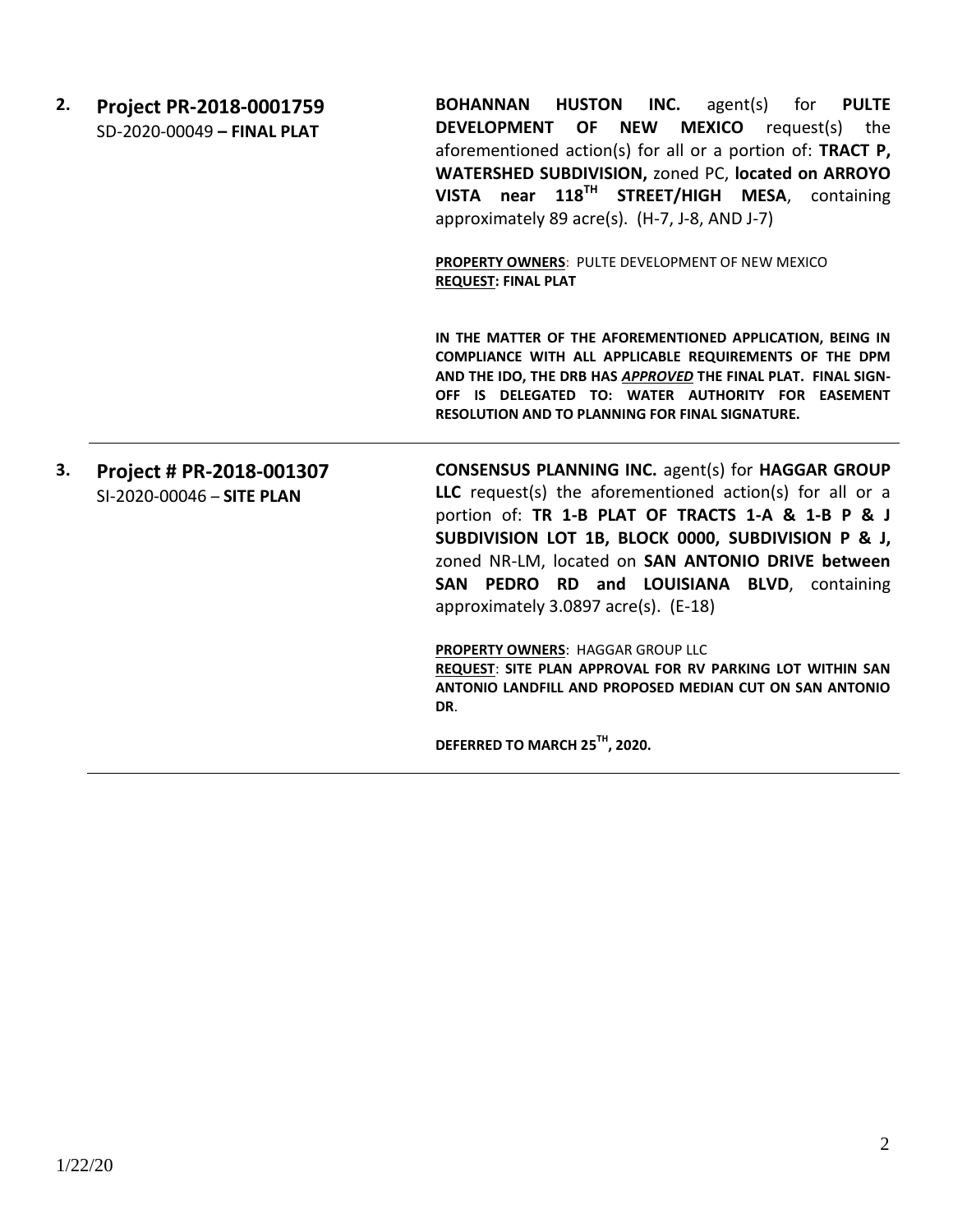#### **4. Project #PR-2018-001501 (1010023)**

SD-2019-00163 **- VACATION OF PRIVATE EASEMENT**

SD-2019-00162 **– VACATION OF PUBLIC** 

## **EASEMENT**

VA-2019-00290 **– WAIVER SIDEWALK**  VA-2019-00289 **– WAIVER STREET** SI-2019-00299 **– SITE PLAN ( withdrawn by applicant)**

**ISAACSON & ARFMAN, LLC** agent(s) for **MONTANO FAMILY HOMES LLC** request(s) the aforementioned action(s) for all or a portion of **TRACT 6-A-2 PLAT OF LOTS 6-A-1 AND 6-A-2 NORTH FOURTH STREET HOMESITES ADDN**, zoned R-A, located at **712 MONTANO RD NW between 9th ST NW and HARWOOD LATERAL, Albuquerque, NM**, containing approximately 1.7110 acre(s). (F-14) *[Deferred from 9/25/19, 11/20/19, 1/29/20]*

**PROPERTY OWNERS**: PERLA SARITA R TRUSTEE PERLA LVTC/O JEFFREY PARKS

**REQUEST**: **CLUSTER DEVELOPMENT OF 8 RESIDENTIAL LOTS WITH ASSOCIATED OPEN SPACE**

**IN THE MATTER OF THE AFOREMENTIONED APPLICATION, BEING IN COMPLIANCE WITH ALL APPLICABLE REQUIREMENTS OF THE DPM AND THE IDO, THE DRB HAS** *APPROVED* **THE VACATIONS AS SHOWN ON EXHIBIT B IN THE PLANNING FILE PER SECTION 14-16-6(K) OF THE IDO. IN THE MATTER OF THE AFOREMENTIONED APPLICATION, BEING IN COMPLIANCE WITH ALL APPLICABLE REQUIREMENTS OF THE DPM AND THE IDO, THE DRB HAS** *APPROVED* **THE WAIVER APPLICATIONS AS SHOWN ON EXHIBITS IN THE PLANNING FILE.**

**THE WAIVER OF SIDEWALK AND THE WAIVER OF STREET WERE DEFERRED TO APRIL 29TH, 2020.**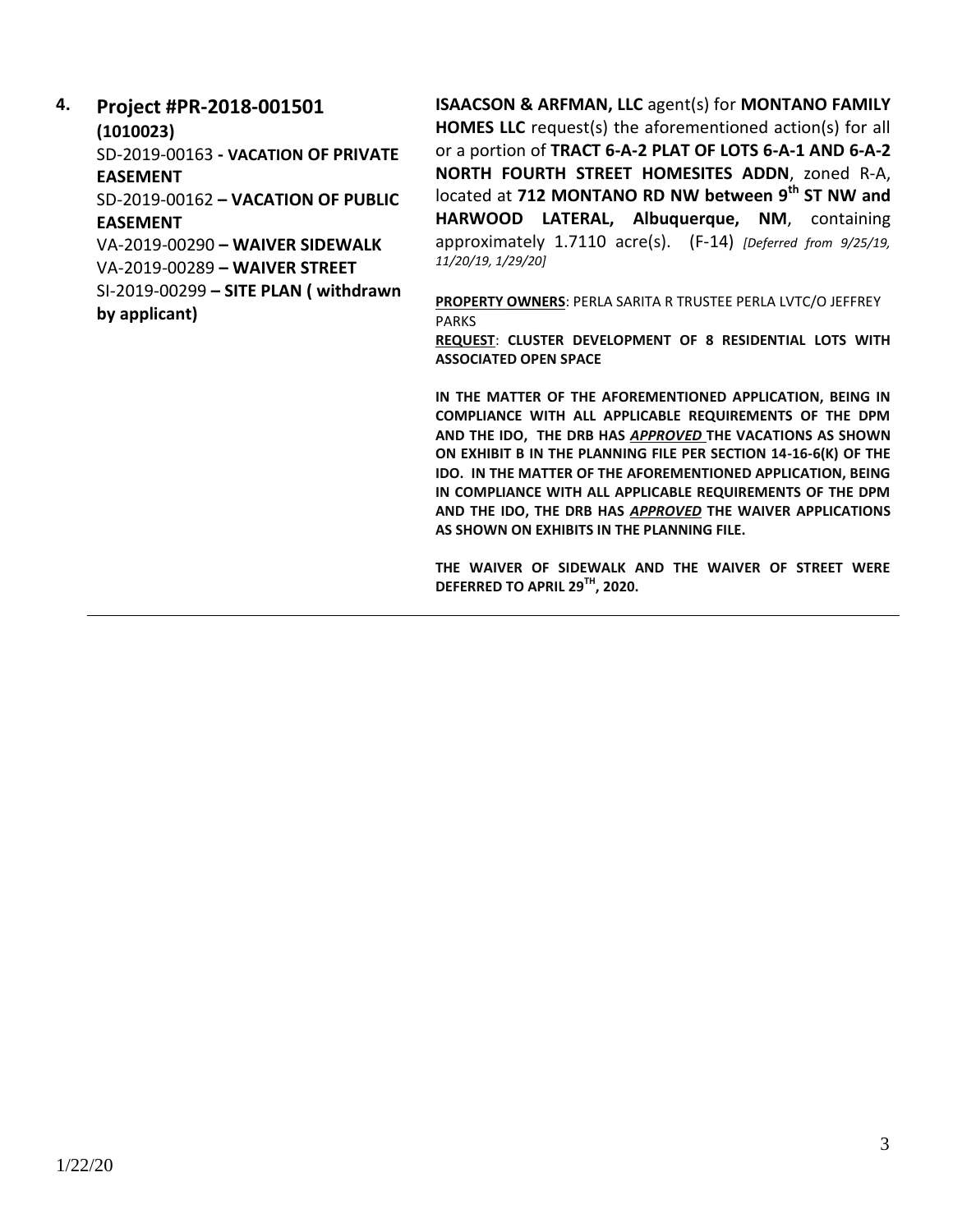5. **Project #PR-2019-002046 (1010582, 1001515)** SI-2019-00032 **- SITE PLAN** 

**WILSON & COMPANY, agent(s**) for **COA SOLID WASTE MANAGEMENT DEPT**., request(s) the aforementioned action(s) for all or a portion of a northerly portion of: **TRACT 107B1A1 excluding portions of Right of Way and excluding a northerly portion, TRACT 107B1A2 excluding portion of Right of Way, TRACT in the SW Corner – TRACT 107B1B, TRACT 108A3A1A, TRACT 108A3A1B, and TRACT 108A3B, TRACTS 108A1A1B1B & 108A1A2B2, TRACT 108A1A2B1A, TRACT 107B2A2 excluding Rights of Way, TRACT 107B2A1, excluding portion of Right of Way, MRGCD Map#33**, zoned NR-LM, located at **4600 EDITH BLVD NE** (**SE corner of COMANCHE RD NE AND EDITH BLVD NE**), containing approximately 22.0 acre(s). (G-15) *[Deferred from 2/27/19, 3/27/19, 5/1/19, 5/22/19, 6/19/19, 7/31/19, 9/25/19, 12/18/19, 1/29/20, 2/26/20]*

**PROPERTY OWNERS**: CITY OF ALBUQUERQUE

**REQUEST**: **SITE PLAN FOR NEW ADMIN BUILDING, VEHICLE MAINTENANCE BUILDING, BIN REPAIR/WELD SHOP BUILDING AND STORAGE AREA, GUARD SHACK, RECYCLING DROP OFF AREA, PARKING AREAS AND CNG FUELING STATION**

**DEFFERED TO MARCH 18TH, 2020.**

**6. Project #PR-2019-002874 (1000771) SD-2019-00172 –** EXTENSION OF INFRASTRUCTURE IMPROVEMENTS AGREEMENT (IIA)

**ALLEN SIGMON REAL ESTATE GROUP, LLC** request(s) the aforementioned action(s) for all or a portion of **TRACT C PLAT OF TRACTS A, B & C COTTONWOOD POINTE**, zoned NR-BP, located at **9651 IRVING BLVD NW** between **IRVING BLVD NW** and **EAGLE RANCH RD NW**, containing approximately 6.7675 acre(s). (B-13) *[Deferred from 10/2/19, 10/16/19, 10/23/19, 12/4/19, 2/26/20]*

**PROPERTY OWNERS**: EAGLE VISTA LLC ATTN: BRAD B ALLEN **REQUEST**: **EXTENSION OF INFRASTRUCTURE IMPROVEMENTS AGREEMENT** 

**IN THE MATTER OF THE AFOREMENTIONED APPLICATION, BEING IN COMPLIANCE WITH ALL APPLICABLE REQUIREMENTS OF THE DPM AND THE IDO, THE DRB HAS** *APPROVED* **THE TWO YEAR EXTENSION OF THE SUBDIVISION IMPROVEMENT AGREEMENT.**

## *MINOR CASES*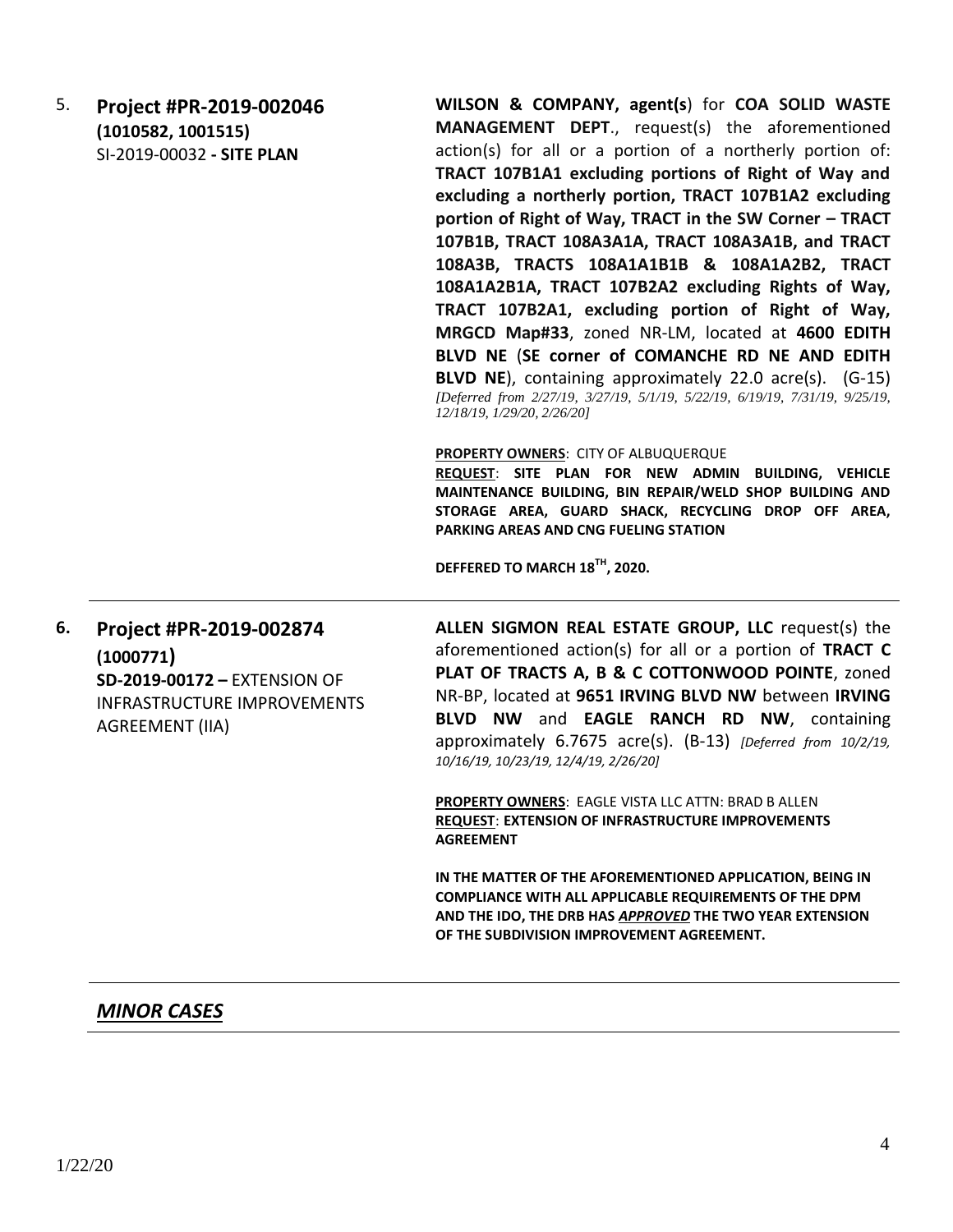| 7. | Project # PR-2019-002610<br>SD-2020-00062 - PRELIMINARY/FINAL<br><b>PLAT</b> | JOSHUA SKARSGARD/ARCH + PLAN LAND<br><b>USE</b><br><b>CONSULTANTS</b> agent(s) for <b>MCHT</b> , LLC request(s) the<br>aforementioned action(s) for all or a portion of: LT 26-B<br>PLAT OF LTS 26-A & 26-B ALVARADO GARDENS UNIT 1 and<br>N'LY PORT OF THE E'LY 81 FT OF LOT 25 ALVARADO<br>GARDENSUNIT 1, zoned R-A, located at 2119 MATTHEW PL<br>NW between GRIEGOS DRAIN and RIO GRANDE BLVD NW,<br>containing approximately 0.833 acre(s). (G-13)<br><b>PROPERTY OWNERS: JOSHUA &amp; RUTH SKARSGARD</b><br>REQUEST: LOT CONSOLIDATION FROM 2 LOTS TO 1 LOT<br>DEFERRED TO MARCH 25TH, 2020. |
|----|------------------------------------------------------------------------------|----------------------------------------------------------------------------------------------------------------------------------------------------------------------------------------------------------------------------------------------------------------------------------------------------------------------------------------------------------------------------------------------------------------------------------------------------------------------------------------------------------------------------------------------------------------------------------------------------|
| 8. | Project # PR-2019-003084<br>SD-2020-00063 - PRELIMINARY/FINAL<br><b>PLAT</b> | PAULA DAL SANTO agent(s) for UNITED STATES POSTAL<br><b>SERVICE</b> request(s) the aforementioned action(s) for all or a<br>portion of: LOTS 17A, 18A, and 19A BLOCK 11, LOTS<br>16,17,9A and a PORTION OF LOT 8A in BLOCK 13 and<br>TRACT F, TIMOTEO CHAVEZ ADDITION, zoned MX-M & NR-<br>C, located at 2505 GRACELAND DR between GRACELAND<br>DR and MORNINGSIDE DR, containing approximately 5.195<br>$\text{acre}(s)$ . $(H-17)$<br>PROPERTY OWNERS: PAULA DAL SANTO, EDWARD ANLIAN and<br>UNITED STATES POSTAL SERVIC<br><b>REQUEST: LOT LINE ADJUSTMENT</b>                                  |

**DEFERRED TO MARCH 18TH, 2020.**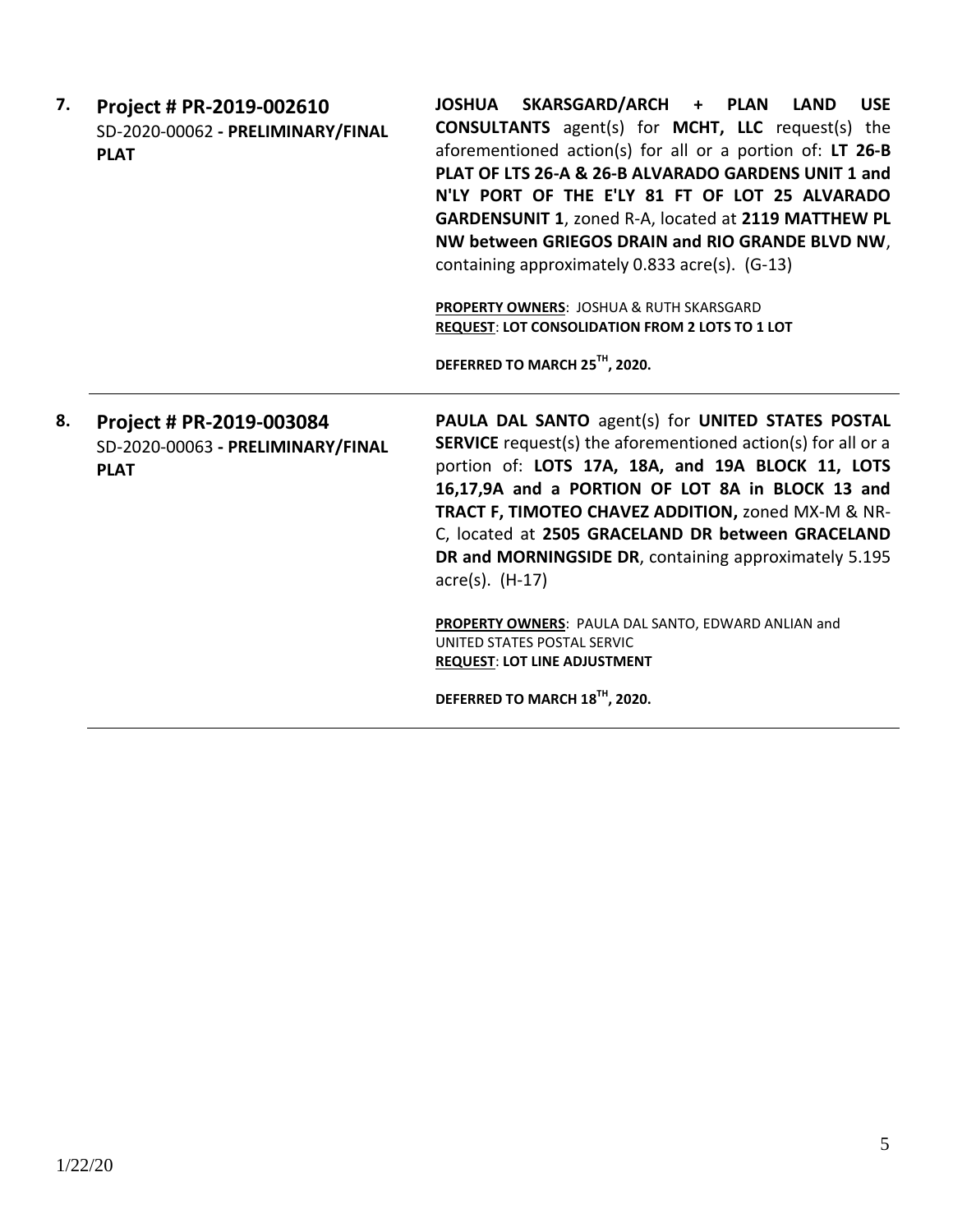| 9.  | Project # PR-2019-003086<br>SD-2020-00025 - PRELIMINARY/FINAL<br><b>PLAT</b><br>VA-2020-00084 - SIDEWALK VARIANCE<br>(ITEM #16 - VOTED TO BE HEARD<br><b>CONCURRENTLY)</b> | ARCH+ PLAN LAND USE CONSULTANTS agent(s) for MBFW<br><b>FAMILY LTD. PARTNERSHIP</b> request(s) the aforementioned<br>action(s) for all or a portion of: LOT 6, BLOCK 4, SKYLINE<br>HEIGHTS, zoned MX-M, located at 10005 COCHITI RD SE<br>between ALTEZ ST SE and CONCHAS ST SE, containing<br>approximately 0.6152 acre(s). (L-20) [Deferred from 1/29/20,<br>2/26/20, 3/4/20]                                                                                                                                  |  |
|-----|----------------------------------------------------------------------------------------------------------------------------------------------------------------------------|------------------------------------------------------------------------------------------------------------------------------------------------------------------------------------------------------------------------------------------------------------------------------------------------------------------------------------------------------------------------------------------------------------------------------------------------------------------------------------------------------------------|--|
|     |                                                                                                                                                                            | <b>PROPERTY OWNERS: MBFW FAMILY LTD PARTNERSHIP</b><br><b>REQUEST: LOT CONSOLIDATION 4 LOTS INTO 1 LOT</b>                                                                                                                                                                                                                                                                                                                                                                                                       |  |
|     |                                                                                                                                                                            | IN THE MATTER OF THE AFOREMENTIONED APPLICATION, BEING IN<br>COMPLIANCE WITH ALL APPLICABLE REQUIREMENTS OF THE DPM<br>AND THE IDO, THE PRELIMINARY/FINAL PLAT AND THE SIDEWALK<br>VARIANCE WAS APPROVED. FINAL SIGN OFF IS DELEGATED TO:<br>PLANNING FOR DXF WITH THE CONDITION AS STATED BY<br>TRANSPORTATION FOR FORMAL VACATION OF ALLEY WAY.                                                                                                                                                                |  |
| 10. | Project # PR-2020-003357<br>SD-2020-00040 - PRELIMINARY/FINAL<br><b>PLAT</b>                                                                                               | <b>TIERRA WEST LLC</b> agent(s) for ABQ OFFICE LLC request(s)<br>the aforementioned action(s) for all or a portion of: LOTS 6-<br>A-1, 6-A-2, 6-A-3 and 6-A-4, JEFFERSON COMMONS II,<br>zoned NR-BP, located at 5411 JEFFERSON BLVD NE<br>between SINGER BLVD NE and OFFICE BLVD NE, containing<br>approximately 17.0507 acre(s). (F-17) [Deferred from 2/12/20,<br>2/26/20, 3/4/20]                                                                                                                             |  |
|     |                                                                                                                                                                            | PROPERTY OWNERS: 5421 JEFFERSON STREET HOLDINGS LLC C/O<br><b>CWCAPITAL ASSET MGMT LLC</b><br>REQUEST: MINOR SUBDIVISION FINAL PLAT APPROVAL                                                                                                                                                                                                                                                                                                                                                                     |  |
|     |                                                                                                                                                                            | IN THE MATTER OF THE AFOREMENTIONED APPLICATION,<br>BEING IN COMPLIANCE WITH ALL APPLICABLE REQUIREMENTS<br>OF THE DPM AND THE IDO, WITH THE SIGNING OF THE<br>INFRASTRUCTURE LIST DATED MARCH 11 <sup>TH</sup> , 2020 THE DRB HAS<br>APPROVED THE PRELIMINARY/FINAL PLAT. FINAL SIGN OFF IS<br>DELEGATED TO: THE WATER AUTHORITY TO ADDRESS<br><b>EASEMENTS AS DISCUSSED AND TO PLANNING FOR UTILITY</b><br><b>COMPANIES SIGNATURES, AGIS DXF AND THE NFRASTRUCTURE</b><br><b>IMPROVEMENTS AGREEMENT (IIA).</b> |  |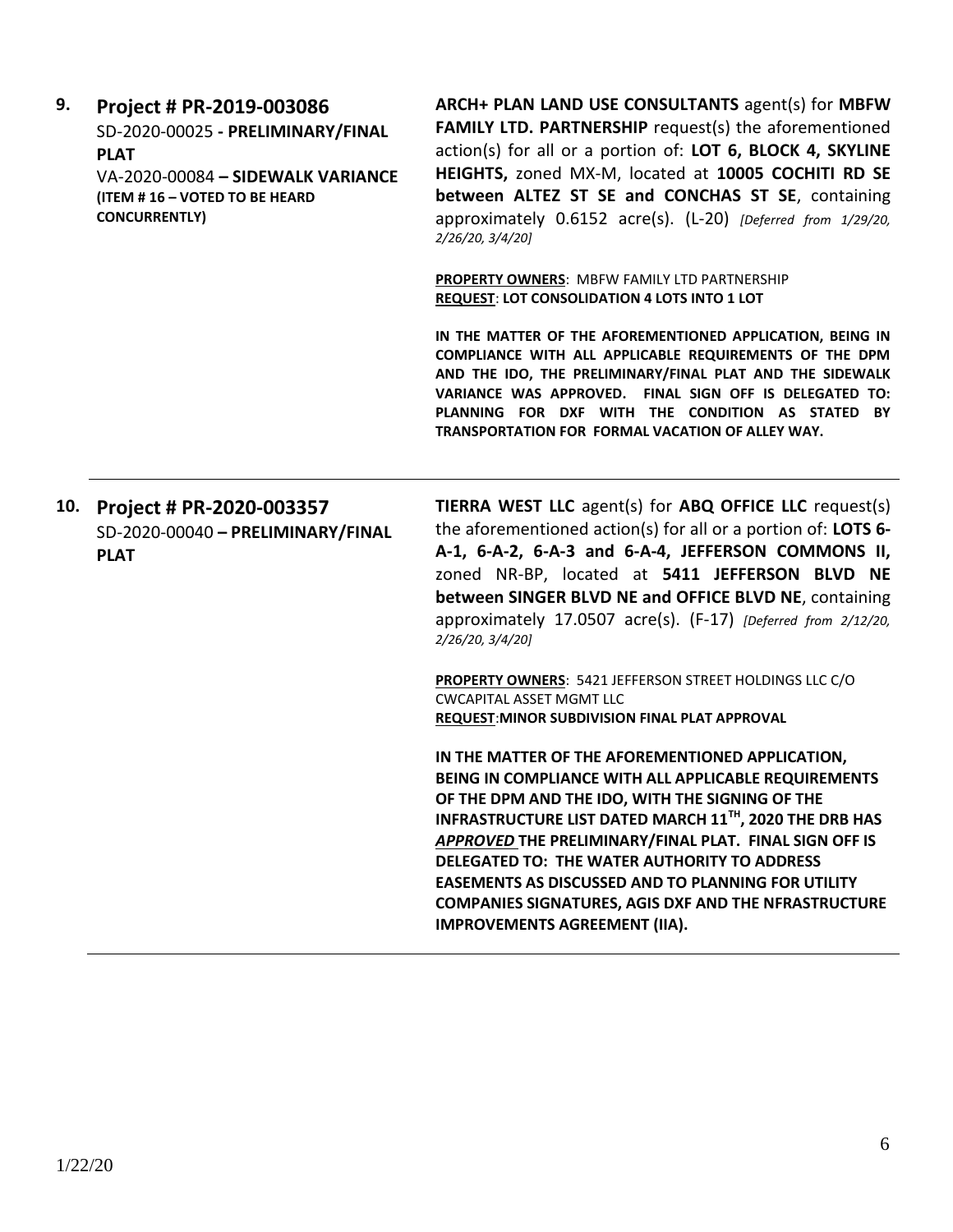**11. Project # PR-2019-003059** SD-2020-00061 – **PRELIMINARY/FINAL PLAT**

**I-25 & GIBSON, LLC** agent(s) for **CSI – CARTESIAN SURVEY'S INC.** request(s) the aforementioned action(s) for all or a portion of: **TRACT A-1, GIBSON AND MILES AREA**, zoned MX-L, located at **1314 GIBSON BLVD SE between MULBERRY ST SE and UNIVERSITY BLVD SE**, containing approximately 0.8679 acre(s). (L-15)

**PROPERTY OWNERS**: ISSHIN RYU CLUB INC **REQUEST**: **INTERIOR LOT LINE ELIMINATION**

**DEFERRED TO MARCH 18TH, 2020**

## *SKETCH PLAT*

**12. Project # PR-2019-002765** PS-2020-00026 **- SKETCH PLAT CSI CARTESIAN SURVEY'S INC.** agent(s) for **RED SHAMROCK 4, LLC** request(s) the aforementioned action(s) for all or a portion of: **LOTS 1 THRU 9, COORS PAVILION,** zoned NR-C, located at **5801 ST JOSEPHS DR NW between COORS BLVD NW and ATRISCO DR. NW**, containing approximately 14.1981 acre(s). (G-11)

> **PROPERTY OWNERS**: RED SHAMROCK 4 LLC **REQUEST**: **SUBDIVIDE 2 EXISTING LOTS INTO 6 NEW LOTS**

**SKETCH PLAT REVIEWED AND COMMENTS. PROVIDED.**

**13. Project # PR-2019-002937** PS-2020-00025 **– SKETCH PLAT** **CARLOS AND ROSA E. MATA** request(s) the aforementioned action(s) for all or a portion of: **LOT 3A GARDEN ACRES,** zoned R-1C, located on **GRIEGOS RD between RIO GRANDE and 12 STREET**, containing approximately .18 acre(s). (F-14)

**PROPERTY OWNERS**: CARLOS AND ROSA E. MATA **REQUEST**: **LOT LINE ADJUSTMENT**

**SKETCH PLAT REVIEWED AND COMMENTS. PROVIDED.**